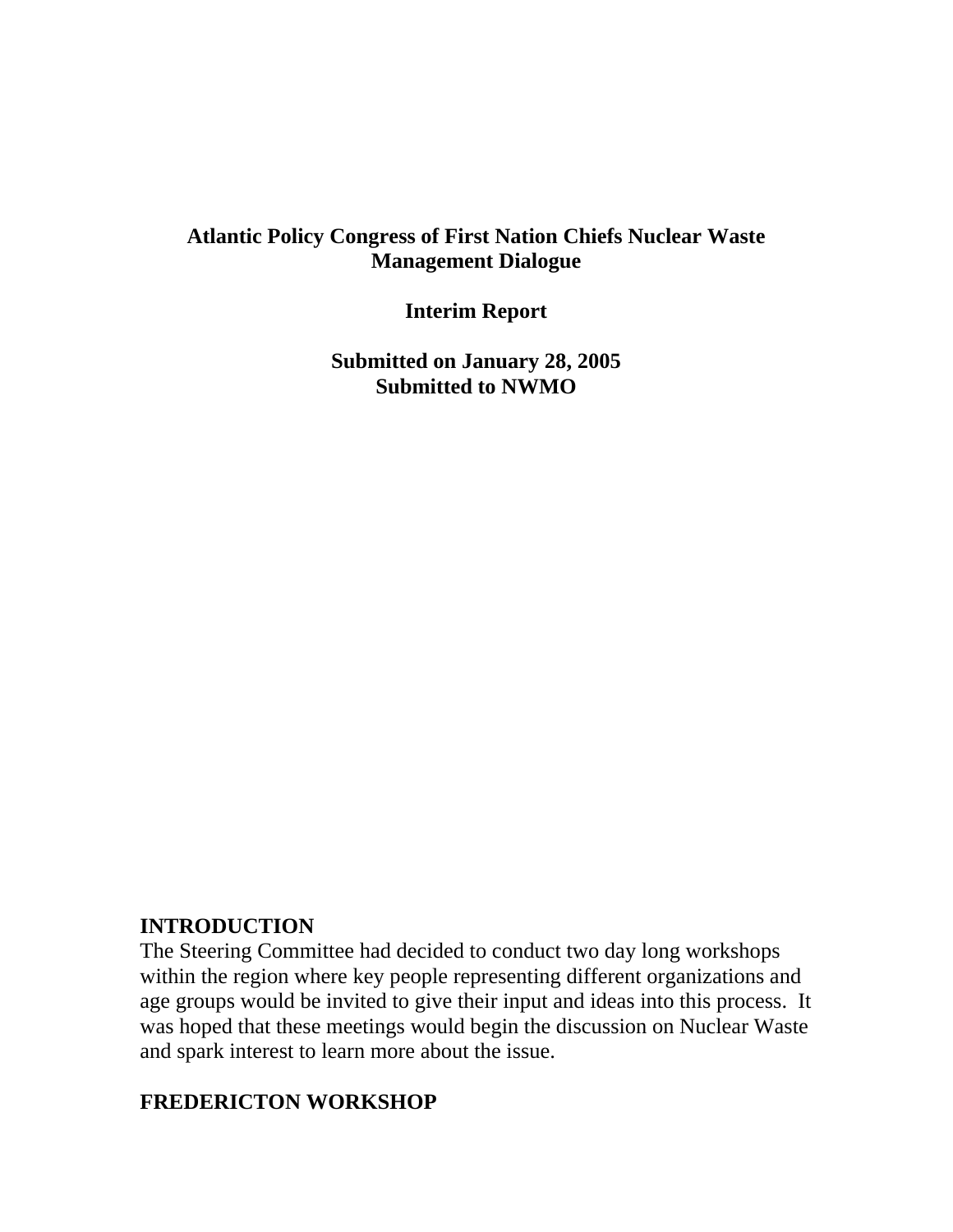The first day-long Nuclear Waste Management workshop organized by the Atlantic Policy Congress was held in Fredericton New Brunswick, at the Lord Beaverbrook hotel on January  $20<sup>th</sup>$ , 2005. We had 7 participants show up all together we had 11 people including speakers. The weather prevented other participants from showing up, as it was storming that day. The meeting started at 10 a.m. with an opening prayer made by a much respected elder from Tobique First Nation. Opening comments where made by Cheryl Knockwood and myself. The main observation at this workshop was that many people are unaware of nuclear energy and nuclear waste. For that reason it was great that Mike Krizanc from NWMO was there to give an overview of this subject matter. Nancy Bobbish from the Assembly of First Nations was also present to share the national First Nation perspective. There was a lively discussion and many questions were asked.

## **QUESTIONS**

The following are some of the questions asked in this session:

- o Is NWMO an agency of the government?
- o Was NWMO established by the government?
- o Is the NWMO in a conflict of interest because they represent the Nuclear companies and is in a position of advising the government?
- o Where would money for an independent advisory board come from?
- o What happens to the water that is used in the cool bundles?
- o How do the ports get emptied, from dry storage?
- o Do they monitor the water, after it is done with the bundles, enclosed system, so the filters are contaminated?
- o What happened with vent ports?
- o What does AECL mean and what is this agencies responsibility?
- o Do you have an Ethics panel? When do they meet? I hear they didn't have the meeting?
- o Are there First Nations on the ethical technical expertise committee?
- o Do you have anyone in the various committees/ groups in NWMO have first nation's background?
- o Are there opportunities for Traditional ecological knowledge (TEK) to be given input in the Science Committee?
- o What is the number of trucks transporting, off road option, from all the plants?
- o If can't monitor in the Back filling option, cause the cameras will not be able, is it really an option?
- o How would natural disasters impact the storage in the three options?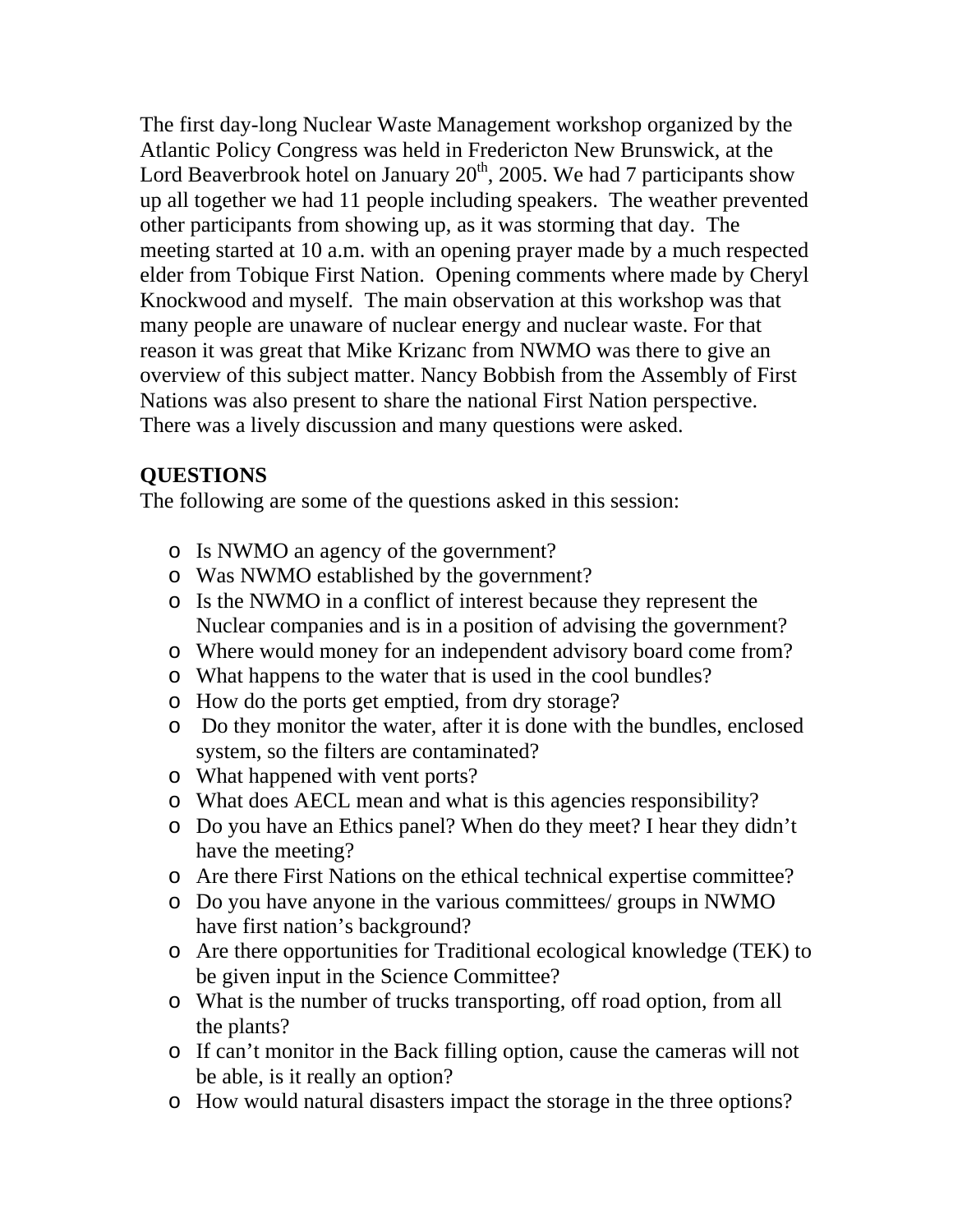- o Would NWMO entertain extending it deadlines to ensure proper in depth first nations input into this national dialogue?
- o How is nuclear energy viable?
- o What are the States doing that we can learn from their experiences?
- o Has there been any talk about getting the government to pick out first nations people for the advisory committee?
- o Can it be proven scientifically that for the deep geological options that earthquakes will not bother it?
- o What happens if there is an accident? And who will be responsible-NWMO?
- o How many of these containers did it take for these to grow, and how many more of these will be produced?
- o Are there other methods Canada can utilize to produce power?
- o How much land would be needed to store the containers, what will happen to the land after that?
- o We need to find other means because we will have to refurbish again and again.

The following were the recommendations:

- o NWMO needs to bring in first nations values, understandings, learning's and knowing on what's important within this process.
- o First nations must be involved throughout this process.
- o NWMO's definition of community must include First Nations whose traditional territory the nuclear generating stations are located within.
- o TEK should be part of this assessment framework; we need a First Nations people involve in the process, scientifically or ethically. Recommendation that TEK knowledge position paper be brought.
- o Elders all across Canada, have ecological knowledge that could make help with the decisions.
- o Aboriginal eye view, because we never see that recommendations.
- o Stop digging it up, plan and simple and it don't cost money.
- o That the decision making process should also include the principle of sustainable development, be environmentally sound and should respect Aboriginal and treaty rights guaranteed under s.35 of the Constitution Act, 1982.
- o To provide a greater accountability and transparency, it was recommended that a public agency, as an agent of the crown, be created to study the management options and make recommendations to the Governor in council.